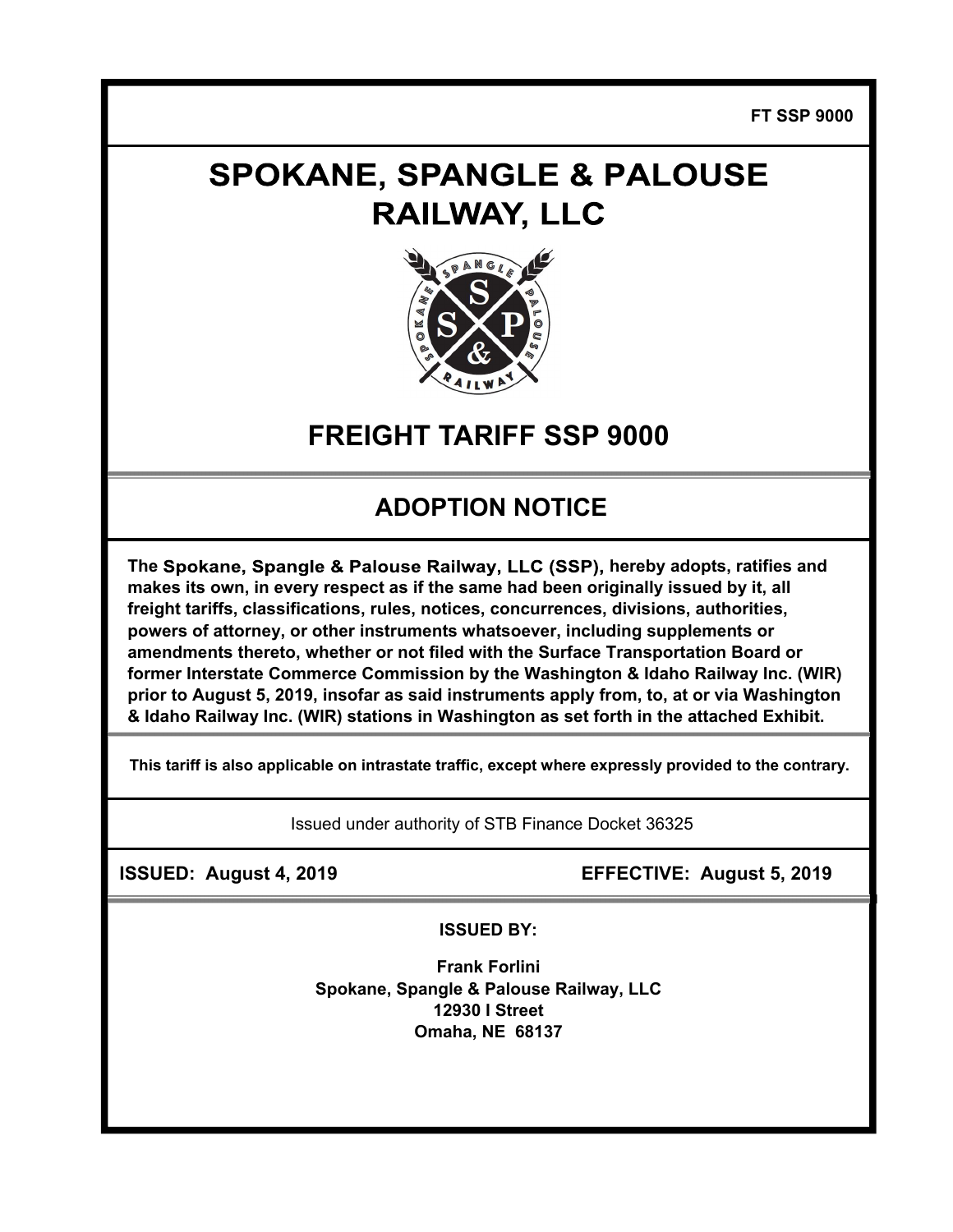#### **OPSL-6000 SERIES**

### **SPOKANE, SPANGLE & PALOUSE RAILWAY, LLC (SSP - 652)**

| <b>STATION</b>       |           | <b>COUNTY</b> | <b>RULE</b><br>260 | <b>OPSL</b> | <b>FSAC</b> | <b>SPLC</b> | <b>RATE</b><br><b>NRB</b> | <b>ZIP</b> |
|----------------------|-----------|---------------|--------------------|-------------|-------------|-------------|---------------------------|------------|
|                      |           |               |                    |             |             |             |                           |            |
| MARSHALL (1-XXXX)    | WA        | Spokane       | <b>MRSHA</b>       | 11685       | 63007       | 840574      | Spokane, WA               | 99020      |
| SPANGLE (1-XXXX)     | WA        | Spokane       |                    | 11750       | 63211       | 840582      | Rosalia, WA               | 99031      |
| PLAZA (1-XXXX)       | WA        | Spokane       |                    | 11760       | 63220       | 840586      | Rosalia, WA               | 99170      |
| ROSALIA (1-XXXX)     | WA        | Whitman       |                    | 11770       | 63227       | 847116      | Rosalia, WA               | 99170      |
| MCCOY (1-XXXX)       | WA        | Whitman       |                    | 11875       | 63232       | 847121      | Rosalia, WA               | 99158      |
| FLAIG (1-XXXX)       | WA        | Whitman       |                    | 11880       | 63235       | 847122      | Rosalia, WA               | 99158      |
| OAKESDALE (1-XXXX)   | WA        | Whitman       |                    | 11885       | 63238       | 847128      | Rosalia, WA               | 99158      |
| BELMONT (1-XXXX)     | WA        | Whitman       |                    | 11905       | 63243       | 847133      | Rosalia, WA               | 99104      |
| EDEN (1-XXXX)        | WA        | Whitman       |                    | 11910       | 63247       | 847138      | Rosalia, WA               | 99130      |
| GARFIELD (1-XXXX)    | WA        | Whitman       |                    | 11915       | 63250       | 847141      | Palouse, WA               | 99130      |
| PALOUSE (1-XXXX)     | <b>WA</b> | Whitman       |                    | 11920       | 63259       | 847151      | Palouse, WA               | 99161      |
| FALLON (1-XXXX)      | WA        | Whitman       |                    | 11940       | 63266       | 847158      | Palouse, WA               | 99161      |
| MADSON (1-XXXX)      | <b>WA</b> | Whitman       |                    | 11945       | 63267       | 847161      | Palouse, WA               | 99163      |
| WHELAN (1-XXXX)      | <b>WA</b> | Whitman       |                    | 11950       | 63271       | 847162      | Palouse, WA               | 99163      |
| PULLMAN (1-XXXX)     | WA        | Whitman       |                    | 11960       | 63276       | 847176      | Palouse, WA               | 99163      |
| PULLMAN JCT (1-XXXX) | WA        | Whitman       |                    | 11961       | 63277       | 847107      | Palouse, WA               | 99163      |